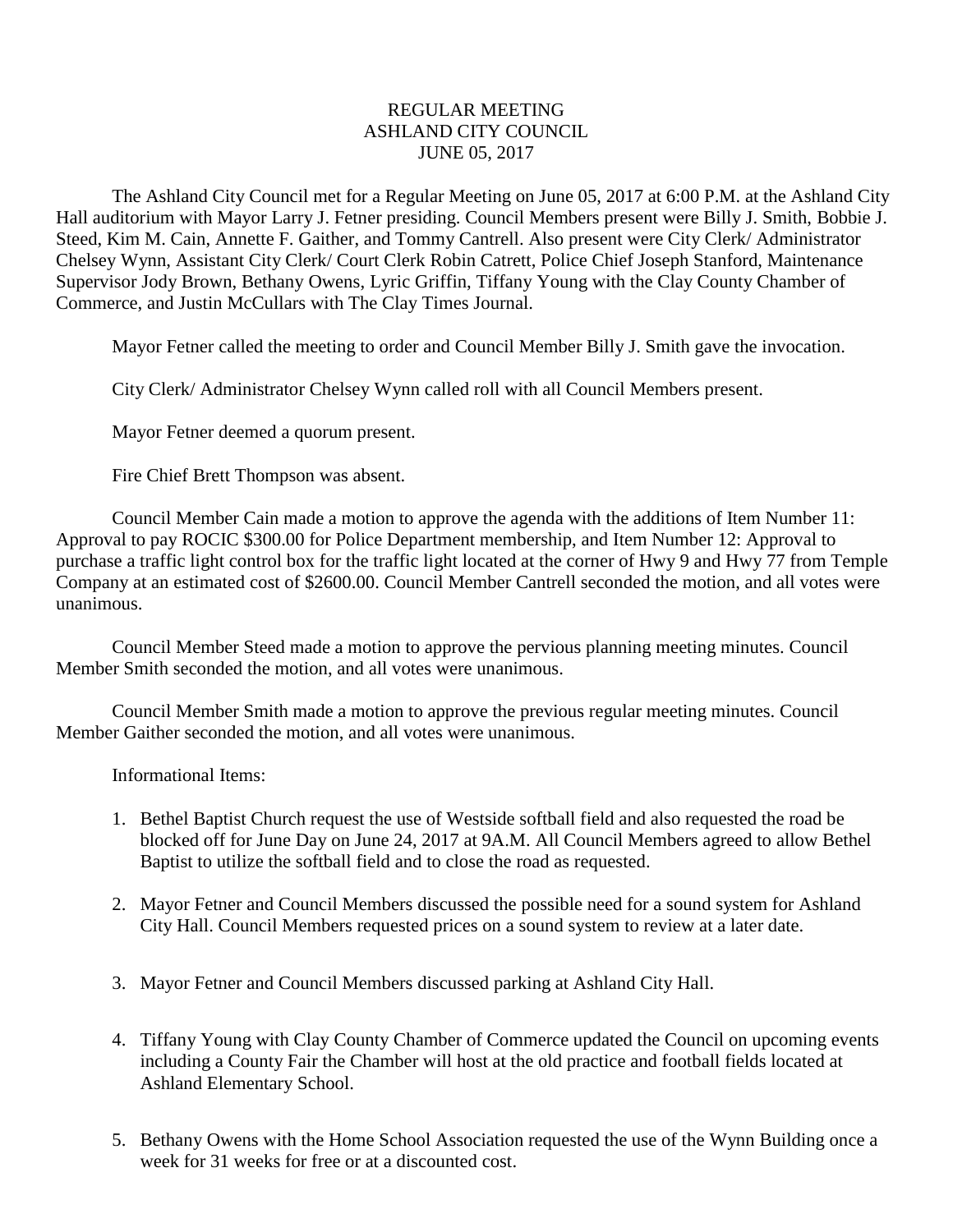06.05.2017 Regular Meeting Page 2

Committee Reports:

Mayor Fetner did not report.

Council Member Smith did not report.

Council Member Steed did not report.

Council Member Cain reported that annuals from Clay County High School were being digitized at Ashland City Library.

Council Member Gaither reported the wall at the Wynn Building for Mr. Wynn's photo is up, but it still needs to be painted. Council Member Gaither also reported the Urban Park is back open and bricks for the Urban Park have been ordered. Council Member Gaither advised the Maintenance Department will install the bricks once they are ready.

Council Member Cantrell did not report.

Police Chief Stanford reported Click it or Ticket is complete. Police Chief Stanford also advised the bid opening for Ashland Police Department will be held on June 22, 2017 at 3:00 P.M. at Ashland City Hall. Police Chief Stanford also discussed lightning strikes at Ashland Police Department that damaged a computer, the recorder, and injured Dispatcher Amber Nickolson. Police Chief Stanford advised Ms. Nickolson has recovered and is doing well at this time.

Assistant City Clerk/ Court Clerk Robin Catrett advised the Council she plans to begin maternity leave on July 11, 2017.

City Clerk/ Administrator Chelsey Wynn thanked the Council for allowing herself and Assistant City Clerk Robin Catrett to attend the Annual League Convention.

Youth Sports Coordinator Stephanie Freeman reported on All-Star games on June 15, 16, and 17, 2017. Ms. Freeman requested 3<sup>rd</sup> Street SW be closed for the tournament on June 15, 2017. Youth Sports Coordinator Stephanie Freeman also suggested purchasing or leasing the old practice field behind Ashland Elementary School and turning it into a T-Ball field, therefore allowing all youth sports activities to be centrally located.

Maintenance Supervisor Jody Brown discussed the need to cut down Sweetgum trees at Ashland City Park. Council Member Cain suggested using the trees for landscaping if they are to be cut down.

New Business:

Council Member Cain made a motion to approve the bills received since the last meeting in the amount of \$18,771.50. Council Member Gaither seconded the motion, and all votes were unanimous.

Council Member Cain made a motion approving the Maintenance Department to cut down dead Sweetgum trees at Ashland City Park. Council Member Gaither seconded the motion, with all votes unanimous with the exception of Council Member Steed who was opposed to the motion.